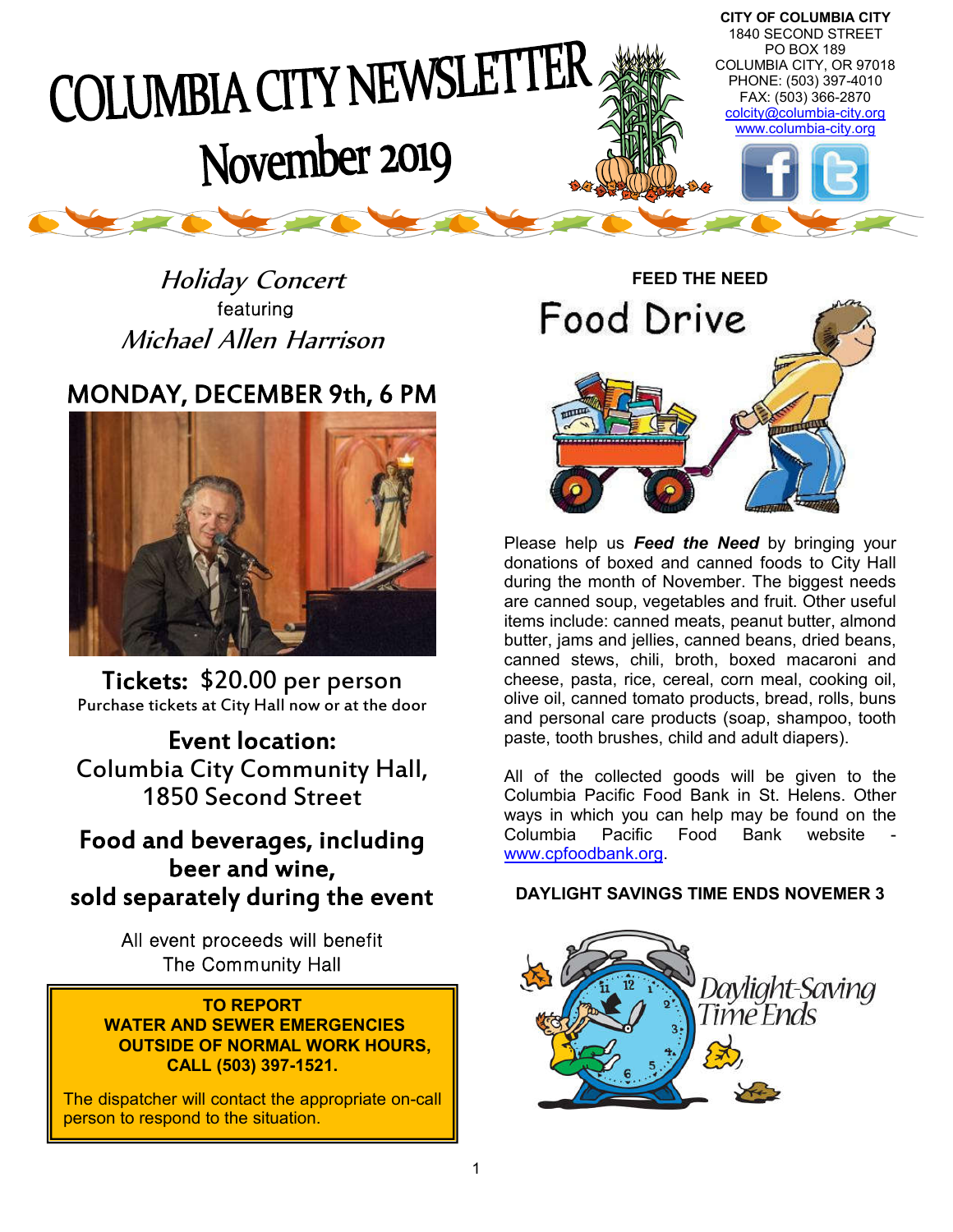#### **CAPLES HOUSE MUSEUM HOLIDAY TEA**

Enjoy high tea with sweet and savory bites, tea and a



program provided by the Intel Singers. All proceeds benefit the Caples House Museum. December 8th, 2-4 pm. Adults \$25, children 12 and under \$12.

Please pre-register with the Caples House Museum, 1925 First Street, Columbia City. (503) 397-5390.

# **OREGON DMV TALKS ABOUT REAL ID**

Starting next year on October 1, 2020 the Transportation Security Administration will require all air travelers to have a form of ID that complies with the Federal Real ID Act. Your current Oregon Driver License or ID card is not compliant, and Oregonians are encouraged to use an alternate form of ID like a passport or passport card. Your driver license and ID card will continue to be valid for all other purposes like driving or proof of identity.

Oregon DMV will not be able to start issuing compliant cards until July 6, 2020, and does not expect to be able to meet the demand from the public. If you



have plans to fly shortly after October 2020, it is important to plan ahead and use an alternate form of ID if possible. You will still be able to use these common types of alternate identification to fly after October 1:

- U.S. Passport or Passport Card
- Foreign Government-Issued Passport
- U.S. Military ID
- Permanent Resident Card
- Federally Recognized Tribal Photo ID

You can learn more about Real ID in Oregon, and determine if you already have what you need, by visiting www.Oregon.gov/RealID.

## **CC RIDER PROVIDES PORTLAND MEDICAL RIDES**

Effective October 2, 2019, Columbia County Rider now travels to Portland for medical ride purposes once per week. In addition to the first and third Wednesday each month, they have added rides on the second and fourth Tuesday each month. The weekly schedule for the remainder of 2019 and the schedule for 2020 Portland medical rides can be found at the following link:

https://www.nworegontransit.org/portland-medicalrides-2/

Please call their offices for details at 503-366-0159. You may schedule a ride to many Portland hospitals including: OHSU, Providence, VA Hospital, and Kaiser Interstate.

## **CURBSIDE YARD DEBRIS EXTRA NOVEMBER COLLECTIONS**

Hudson Garbage Service will provide weekly curbside yard debris collections for subscribed Columbia City customers during the month of November. Yard debris service is provided on an every-other-week basis during the remaining 11 months of the year. Yard debris collection service is provided on the same weekday as the customer's regular garbage collection service. Interested citizens may subscribe for the yard debris service for a minimum period of one year by contacting Hudson Garbage Service at (503) 397- 1534.

# **COLUMBIA CITY ELEMENTARY SCHOOL PASTA DINNER AND AUCTION**

Columbia City Elementary presents its 1<sup>st</sup> annual Pasta Dinner and Auction – Friday, November 15, 2019 at the Columbia City Community Hall. Doors open at 5:30 pm. The silent auction will start at 6:00 pm. Tickets are available for purchase at a discounted price until November 8<sup>th</sup>. \$8/adult &

\$5/child, ages 2 and under are<br>free! Please email Please email ccpto2017@gmail.com to purchase tickets. Each dinner ticket includes; spaghetti and meatballs, salad, bread sticks, beverage and a dessert. Only a limited amount of tickets can be sold. Ticket price will be



\$10/adult & \$7/child day of the event. Please purchase your tickets today and support Columbia City Elementary!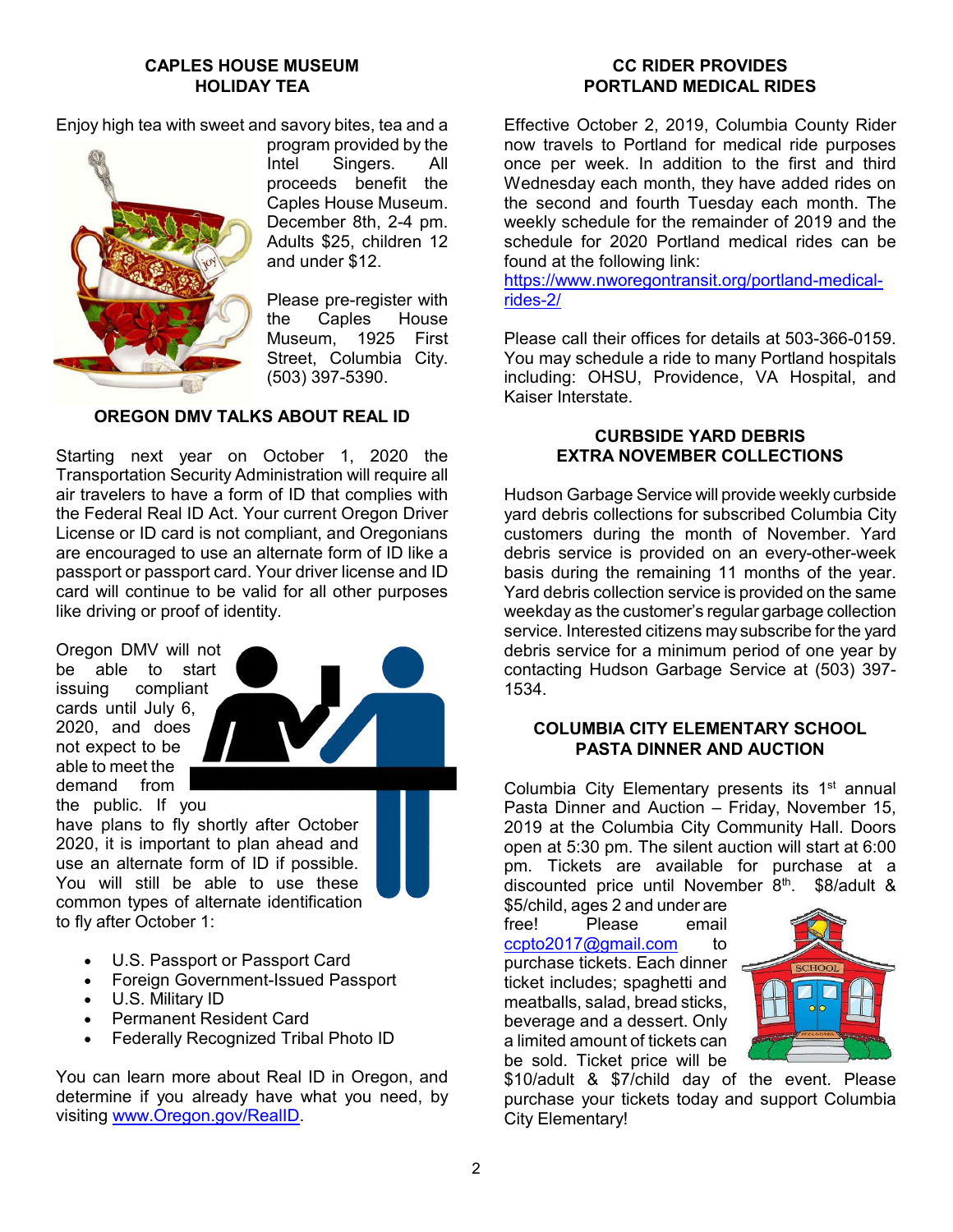#### **LOST AND FOUND**

Are you missing a cross earring? If so, contact City Hall – we might have what you're looking for!



#### **DONATIONS WELCOMED! NOMINATIONS NEEDED!**

The Columbia City Police Department is getting ready to host its 11th annual Shop with a Cop program. The goal of the program is to provide warm clothing, winter necessities and Christmas wish list items for selected participants that are in need of some additional help. Participants are paired up with a Police Officer who assists them with their shopping spree!

We are accepting nominations for families in need until November 29<sup>th</sup>. Please contact City Hall to obtain a nomination form if you have a family in mind.

We are also accepting donations to help support this year's program. If you would like to help, please send your donation to City Hall, PO Box 189, Columbia City. Please be sure to identify the donation as Shop with a Cop. Thank you for your support to this rewarding program.



# **OPEN BURNING NOVEMBER 2ND – 17TH BURN PERMIT REQUIRED**

Yard debris may be burned outdoors beginning Saturday, November 2<sup>nd</sup>, and ending Sunday, **November 17th.** Burning is restricted to yard debris only, and burn barrels are prohibited. Yard debris is lawn clippings, leaves, brush, trimmings/prunings, sawdust and wood scraps. It is **not** dirt/gravel, paper/plastic, metal, rocks/bricks, sod, or food waste.



**Burn permits are required prior to burning!** Permits are free and can be obtained at City Hall, any Fire Station within the Columbia River Fire & Rescue District, or on their website: www.CRFR.com. Please remember you will also need to call the "Burn Line" at (503) 397-4800 each day to see if it is a burn day.

# **PLANNING TO GET AWAY?**

At your request, the Columbia City Police Department will periodically check your home while you are away. To request this service, please register with the Columbia City Police Department before you leave. Forms are available at City Hall and on our website.



# **ONLINE BILL ACCESS – AVAILABLE**

You can access your water and sewer bills online. This allows you to see your billing and usage history. Also save paper by signing up for e-bills to receive the current bill and newsletter electronically. Contact City Hall if you have any questions or need assistance.

Available at – https://columbiacity.merchanttransact.com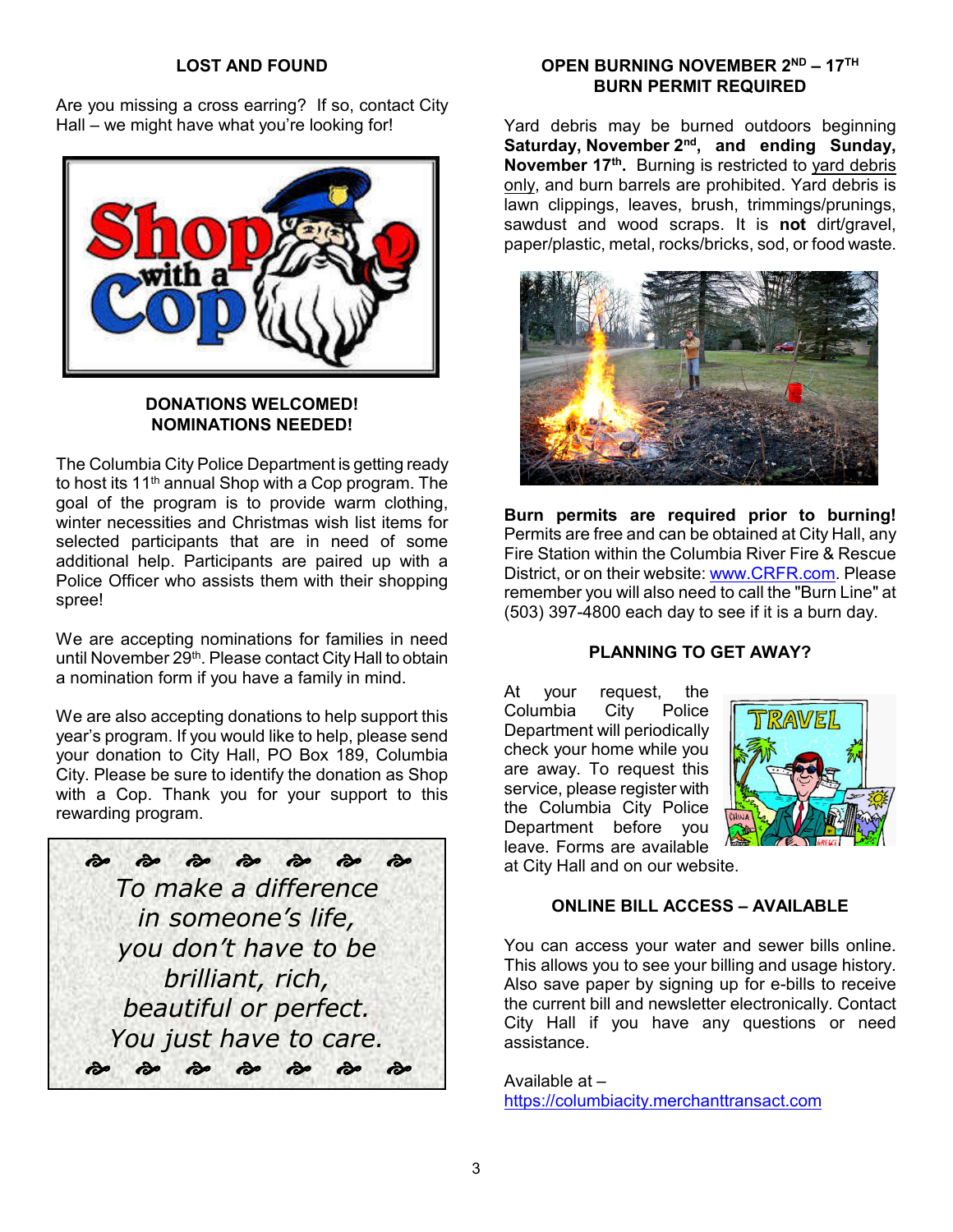#### **RESOURCES FOR WINTER TRAVEL**

ODOT offers travel information via the Internet, by phone and on cable TV. Visit ODOT'S travel information website at www.TripCheck.com. In addition to text-based reports, the site offers camera images from urban areas, mountain passes, and other key locations throughout the state. Maps detail road conditions and trouble spots and include information about weather, road construction and maintenance work, and traffic incidents.

In the Portland area, a speed map provides average travel times for local commuters and other highway users. You can also develop a custom camera page to check specific routes at a glance. The QuickCheck page brings camera and incident information together in a text-based format for easy access.



SORRY, SON...THERE'S NO APP FOR THAT

TripCheck.com has links to bus, airport, train, bicycle and trucking information. A mileage calculator allows you to estimate distance and choose the most direct route. Other features include detailed information on scenic byways, safety rest areas and SnoParks.

Motorists can access ODOT's *Oregon Winter Driving Guide* at www.oregon.gov/ODOT/Documents/winterdriving-guide.pdf.

Travelers in Oregon can dial 511 to access TripCheck road and weather information by phone. You can select updated reports about driving conditions by highway, mountain pass, or major city from easy-touse menus. The 511 system responds to voice as well as touch-tone commands. Calls to 511 are local calls, but wireless phone users are responsible for airtime and roaming charges according to their service contracts. If you cannot use 511, call toll-free 1 (800) 977-6368 for road and weather information. Outside Oregon, call (503) 588-2941.

#### **CODE ENFORCEMENT REMINDER**

**Sidewalks:** The owner of property abutting a sidewalk is responsible for keeping the sidewalk free of yard debris, snow, ice, and other obstructions. Please be aware of leaves this time of the year.



# **ATTENTION DOG PARK USERS!!**

Please **do not allow your dogs to dig**!! The holes they leave can be hazardous to other dogs and pet owners.

Please **pick up after your pets**!! Use the doggie bags that are provided in the park or bring your own from home. Not picking up after your dog can not only

be messy for other users of the park, but creates issues for our Public Works Department when trying to keep the grass mowed.



Please **use the trash cans!!** Place used dog bags and other trash in the trash containers that are provided in the park.

#### Please **do not hang trash on the fencing!!**

A little bit of common courtesy can go a long way towards keeping the Columbia City Dog Park open and available for pet owners and their dogs to enjoy.

#### **THE GGGGRINCH VISITS COLUMBIA CITY**

The GGGGrinch has scheduled a special appearance at Columbia City Community Hall on Saturday, December 7, 2019 from 11:00 a.m. to 2:00 p.m.

Bring your cameras or phones and get a picture with The GGGGrinch and possibly some of<br>his friends All his friends. donations for photos go directly to the Community Hall. Also available for purchase will be personally autographed photos of the GGGGrinch.

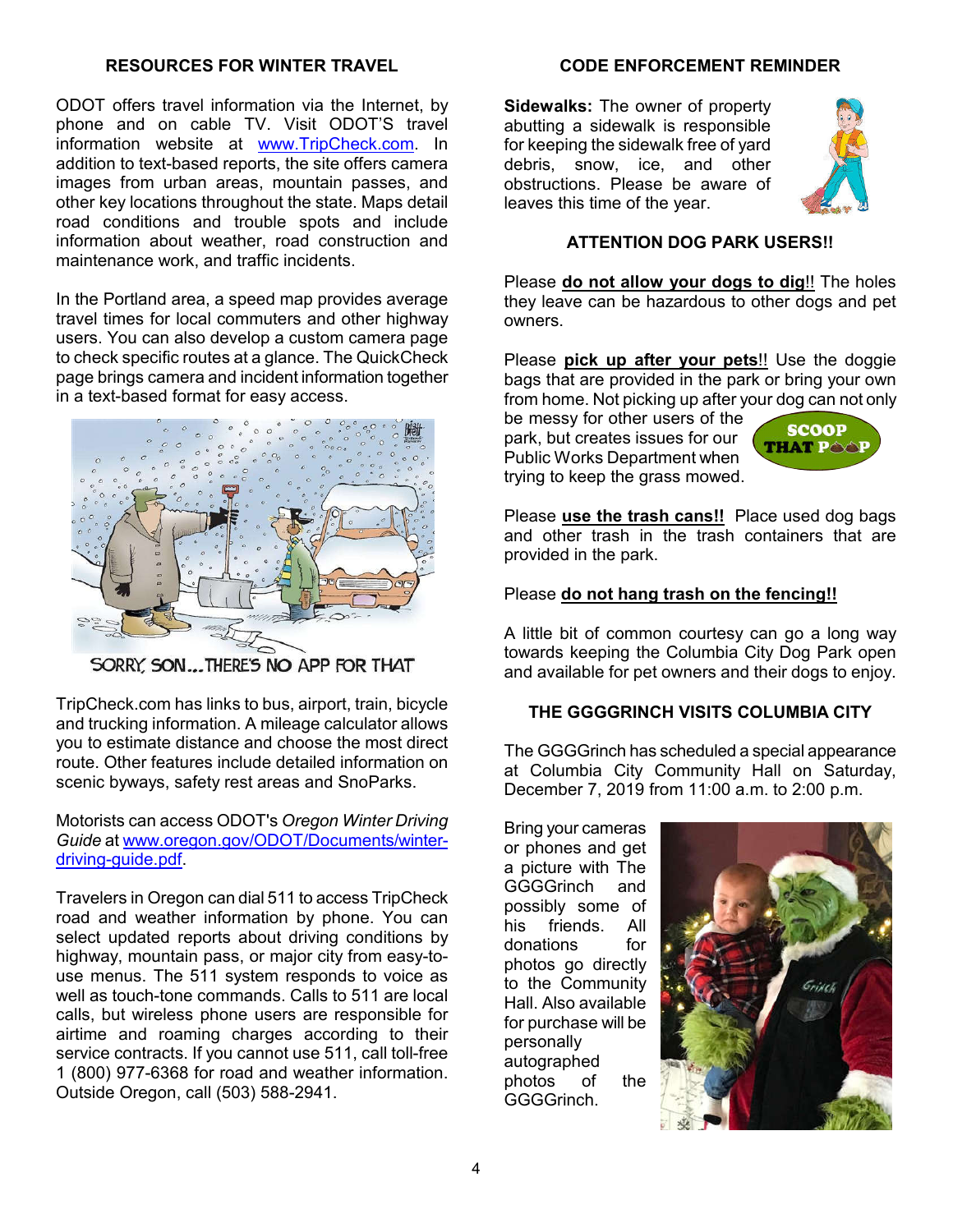## **LIBRARY NEWS**

This year's Columbia City Celebration was our most successful ever. Thanks for joining us and supporting the library!

With our new earlier hours on Monday and Tuesday we are doing Storytime again. Join us at 11 am on Mondays to listen to a story or two and check out books! Just a reminder that our open hours are now Mondays and Tuesdays, 10 am to 2 pm, Wednesdays and Thursdays will stay 3 pm to 6 pm, and Saturday remains 10 am to 2 pm.

We will be having an open house at the library on Saturday, December 7, so put that on your calendar!



**Volunteers Rock:** Thank you to all our volunteers who keep the library running! We wouldn't have our library without them. Some of our volunteers work once a week, some once a month. If you are interested in helping staff the library, pick up a volunteer application at the library.

**Novel Quilters New Book:** Our next book is *The Glassblower* by Petra Durst-Benning. Originally published in German, this is a story set in the late 1890s. Three sisters have to survive after their father, a glassblower, dies.

**New Books at the Library:** We've added 150 books to the library since the last published list of new books. Some noteworthy books include:

*American Moonshot: John F. Kennedy and the Great Space Race* by Douglas Brinkley

*Letters from the Hive: An Intimate History of Bees, Honey and Humankind* by Stephen Buchmann

*Christmas Crafts Scandinavian Style* by Tone Merete **Stenklov** 

*The Pioneers: The Heroic Story of the Settlers Who Brought the American Ideal West* by David **McCullough** 

*Aunt Dimity and the Heart of Gold* by Nancy Atherton *One Good Deed* by David Baldacci

*The Bitterroots* by C.J. Box

*The Oracle* by Clive Cussler

*This Tender Land* by William Kent Krueger

*The Girl Who Lived Twice* by David Lagercrantz

*A Better Man* by Louise Penny

*The Overstory* by Richard Powers (current NYT best seller) *Leverage in Death* by J.D. Robb

#### **Library Hours:**

Monday and Tuesday 10 am to 2 pm Wednesday and Thursday 3 to 6 pm Saturday 10 am to 2 pm

**Storytime:**

Every Monday at 11 am **Open House:** Saturday, December 7, 10 am to 2 pm **Friends of the Library Meeting:** Monday, November 18, 6 pm **Mystery Book Club:** Wednesday, November 20, 7 pm **Novel Quilters:** No Meeting until January

#### **Columbia City Community Library**

2000 Second Street/PO Box 189 503-366-8020 ccclibrary@live.com

#### **Reach our book catalog:**

https://columbiacitycommunitylibrary.follettdestiny.com

#### **VETERANS PARK – BRICKS AVAILABLE**

Honor a special veteran by purchasing an engraved brick for \$75. You may also purchase a brick as a sponsor. Sponsor bricks are located on the ground portion of each wall and also cost \$75. All of the proceeds from engraved brick sales are used to maintain the Veterans Park.

A limited number of Veteran bricks remain on the 5th and final wall in the Park. Brick order forms are available at City Hall or online at our website.